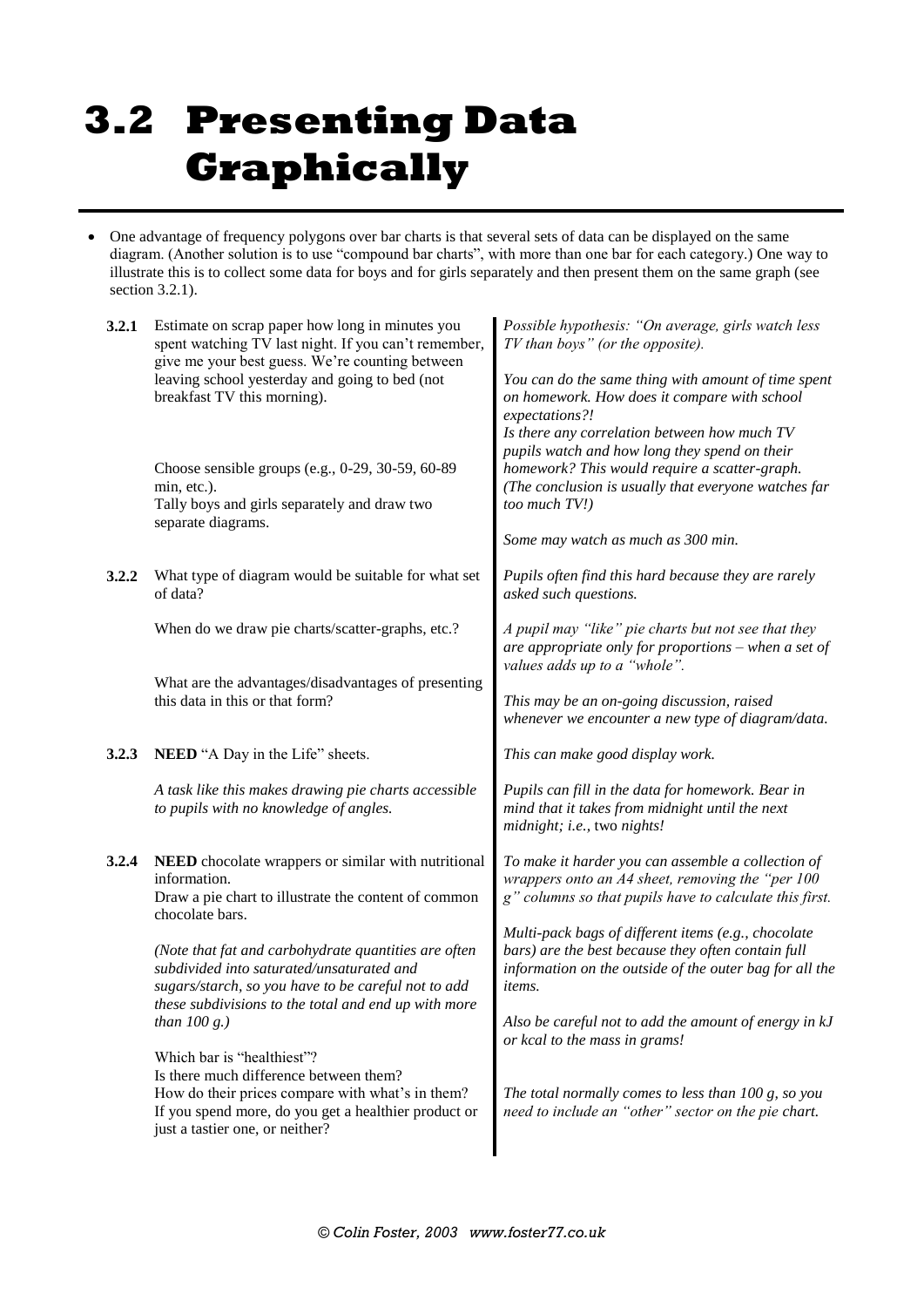## *Correlation*

Scatter diagrams are a way of comparing two quantities.

- If large values of one tend to go with large values of the other (and small with small) then we have **positive correlation**. The **line of best fit** is the best straight line you can draw through the points. If the points mostly lie close to the line, we say it is *strong* positive correlation. Otherwise it is *weak* positive correlation.
- If large values of one quantity tend to go with small values of the other, then we have **negative correlation**. Depending on how close to the *line of best fit* the points mostly are, we say it is either *strong* or *weak* negative correlation.
- No correlation happens when there seems to be no pattern to the arrangement of the points. The two quantities have nothing to do with each other.

| positive       |                                                                                           |                                                    | For example,                               |
|----------------|-------------------------------------------------------------------------------------------|----------------------------------------------------|--------------------------------------------|
| correlation    | $x^{\times}$<br>strong positive correlation                                               | $x \times x \times x$<br>weak positive correlation | ice-cream sales<br>against temperature     |
| negative       |                                                                                           |                                                    | For example,                               |
| correlation    | strong negative correlation                                                               | weak negative correlation                          | hot chocolate sales<br>against temperature |
| no correlation |                                                                                           |                                                    | For example,                               |
|                | x x x x<br>$\times$                                                                       |                                                    | newspaper sales<br>against temperature     |
|                | can't be weak or strong – the points are just scattered<br>randomly (no line of best fit) |                                                    |                                            |

Because two quantities correlate, it doesn't mean that they directly affect one another. It could be that they correlate because they both depend on a third factor that we haven't thought about.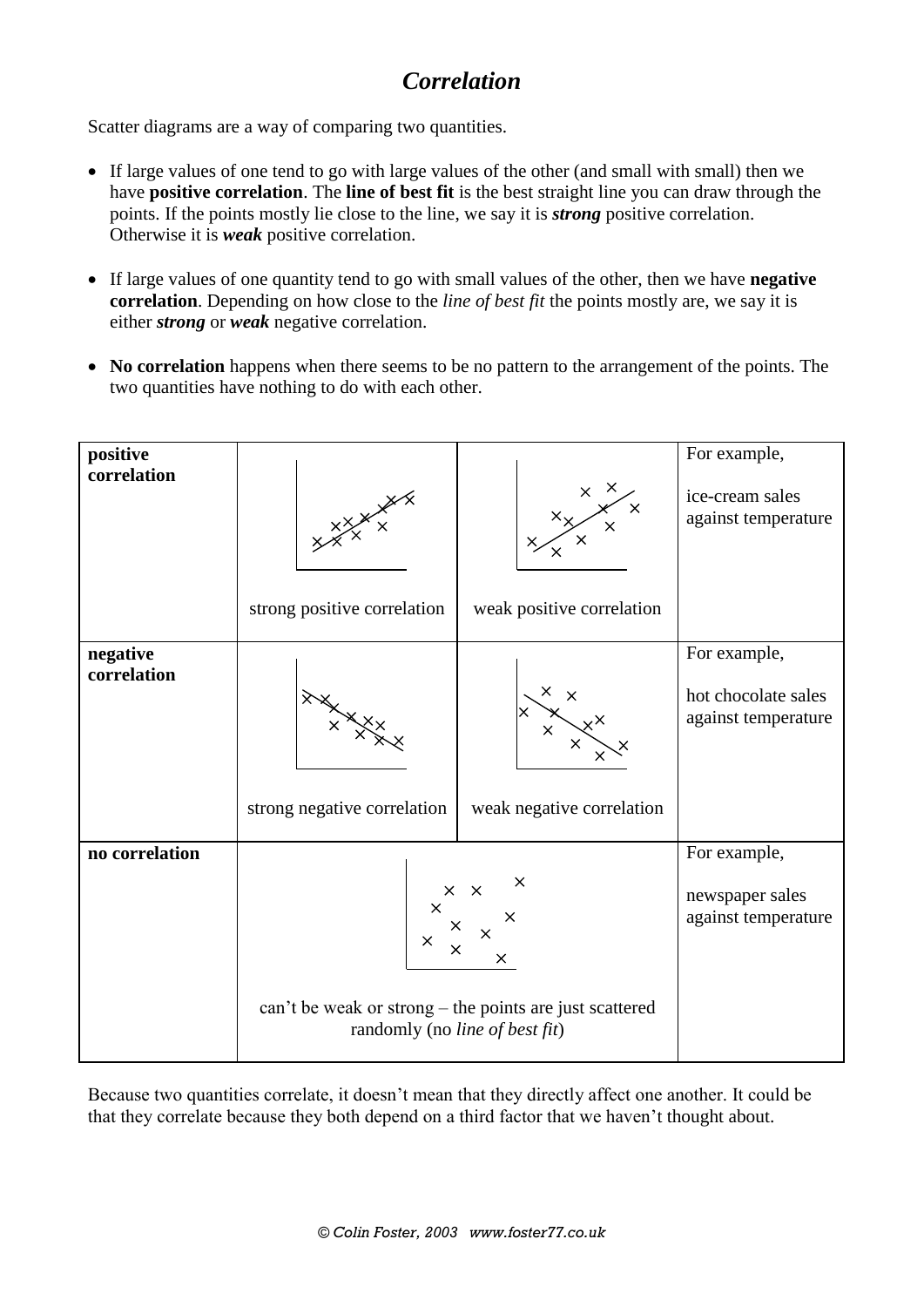### *Presenting Data Graphically*

#### **Bar charts**

- $\checkmark$  useful for categorical data (qualitative, non-numerical data)
- $\checkmark$  can have horizontal or vertical bars
- $\checkmark$  bars don't touch and must have equal width
- $\checkmark$  *length* of bars is proportional to the frequency

#### **Vertical line graphs**

- $\checkmark$  useful for discrete data (data that can take only certain values)
- $\checkmark$  vertical axis labelled *frequency*

#### **Histograms**

- $\checkmark$  useful for grouped continuous data (or sometimes grouped discrete data)
- $\checkmark$  vertical bars which don't necessarily have equal width
- $\checkmark$  bars touch and are labelled on the horizontal axis where they join
- $\checkmark$  *area* of bars is proportional to the frequency

$$
\checkmark \quad \text{vertical axis labelled frequency density} \, (= \frac{\text{frequency}}{\text{width}})
$$

#### **Pie charts**

- $\checkmark$  area (and angle) of each sector is proportional to the frequency
- $\checkmark$  total area is proportional to the total frequency (when comparing different pie charts)

#### **Cumulative frequency graphs**

- $\checkmark$  useful when you have a total frequency *n* more than about 30
- $\checkmark$  vertical axis is labelled *cumulative frequency*
- $\checkmark$  values are plotted against the *upper boundary* of each class
- $\checkmark$  points are joined by a smooth curve
- $\checkmark$  the **median** (**Q**<sub>2</sub>) is estimated by reading off the  $\frac{1}{2}$  $n^{th}$  term
- $\checkmark$  the **upper quartile (Q**<sub>3</sub>) is estimated from the  $\frac{3}{4}$  $n^{th}$  term
- $\checkmark$  the **lower quartile** (**Q**<sub>1</sub>) is estimated from the  $\frac{1}{4}$  $n^{th}$  term
- $\checkmark$  the **inter-quartile range (IQR)** is  $Q_3 Q_1$ (any data further than  $1.5 \times IQR$  beyond the upper or lower quartiles are generally regarded as **outliers**)

#### **Median and upper/lower quartiles**

 $\checkmark$  For a smaller set of data with *n* items,

**median** =  $\frac{1}{2}(n+1)^{th}$  value, and if  $\frac{1}{2}(n+1)$  is an integer *m* then

**upper quartile** =  $\left[m + \frac{1}{2}(m+1)\right]^h$  value and **lower quartile** =  $\frac{1}{2}(m+1)^{th}$  value.

If *m* is not an integer, round it *down* and then use these formulas.

#### **Box and whisker plot (box plot)**

- $\checkmark$  useful when drawn underneath the horizontal scale of a cumulative frequency graph or separately with its own scale
- $\checkmark$  shows  $O_1$ ,  $O_2$ ,  $O_3$  and the maximum and minimum values